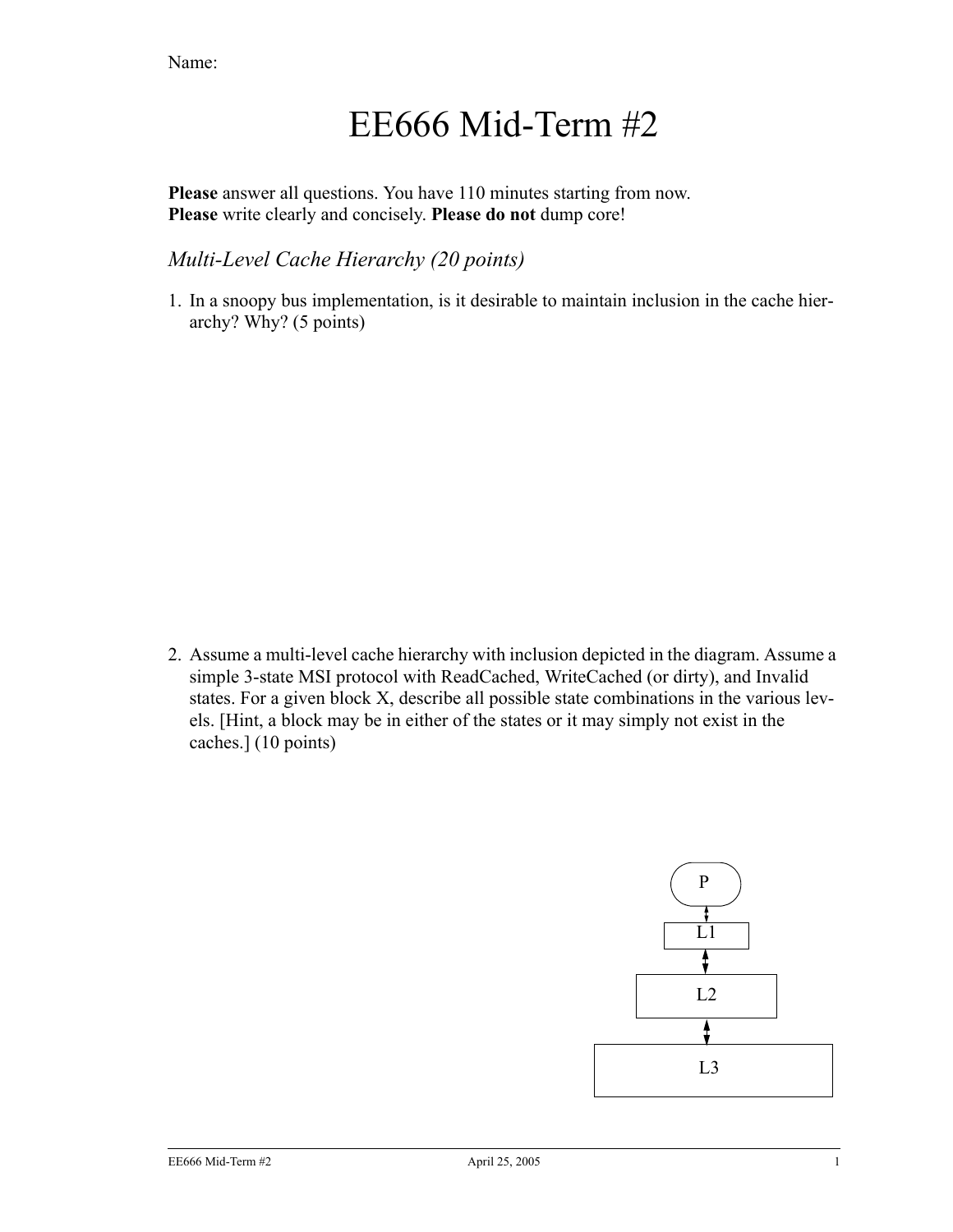3. For the same hierarchy, what would be your answer to question 2 if the caches did not maintain inclusion? (10 points)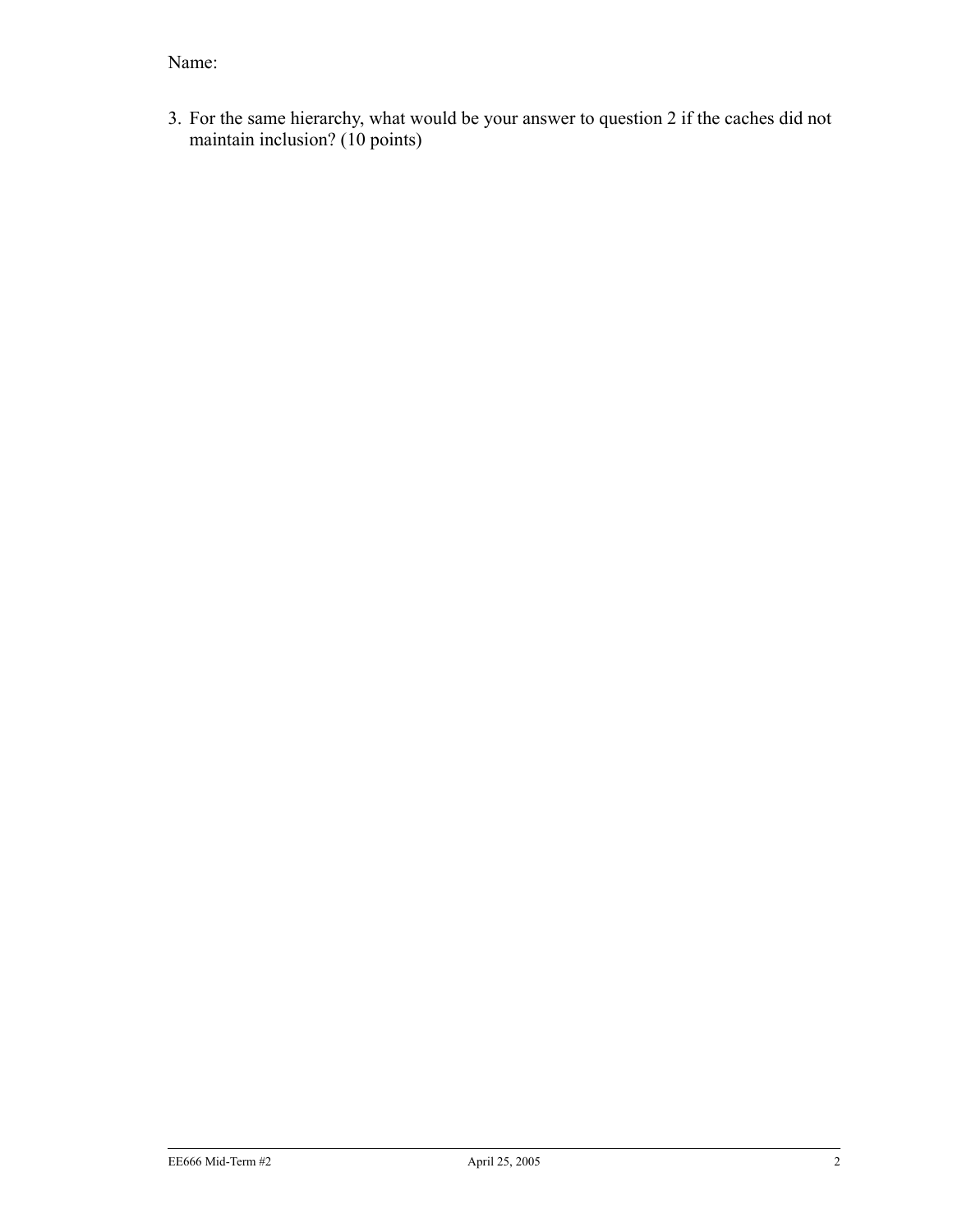## *Livelock, Deadlock, and Starvation (15 points)*

1. In shared-memory multiprocessors, there is a phenomenon known as the Window of Vulnerability (WOV) which may result in a livelock. Describe a scenario either in DSM or SMP where WOV indeed results in a livelock. (5 points)

2. Describe a scenario where cache misses in SMP will result in a deadlock. (5 points)

3. Describe a scenario where cache misses in SMP result in starvation. (5 points)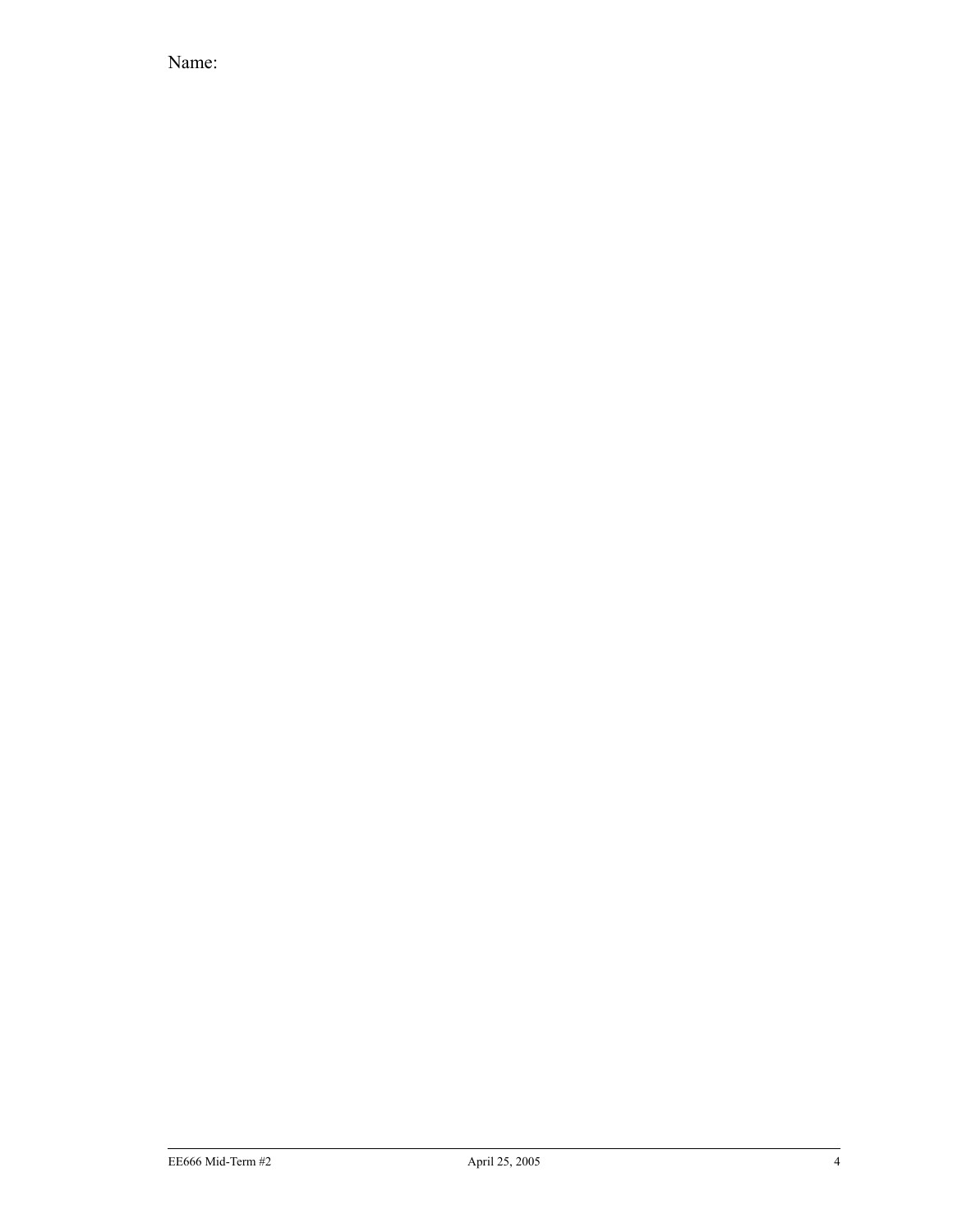### *Memory Consistency Models (20points)*

1. What are the two requirements for memory operations to satisfy sequential consistency? For each requirement, name two ways in which hardware or software may violate the requirement. (10 points)

2. Assume the code fragment below. Assume a single issue out-of-order processor. Assume that remote cache misses take 100 processor cycles and cache hits and ALU operations take a single cycle. Assume that both stores miss and the loads hit in the cache. How long does it take to execute the code fragment for a naïve SC system (i.e., one in which the system naively enforces the model constraints for every load and store)? How long does it take to execute the code fragment for a system implementing Weak Ordering? Explain your answer with the details of how you account for the cycles (10 points)

| 1. store        | R1, [R2]                                         |
|-----------------|--------------------------------------------------|
| 2. load         | [R3], R1                                         |
| $3.$ load       | $[R4]$ , R2                                      |
| 4. add          | R <sub>1</sub> , R <sub>2</sub> , R <sub>3</sub> |
| $5. \text{mul}$ | R <sub>1</sub> , R <sub>2</sub> , R <sub>5</sub> |
| 6. add          | R <sub>3</sub> , R <sub>5</sub> , R <sub>3</sub> |
| 7. store        | R3, [R4]                                         |
|                 |                                                  |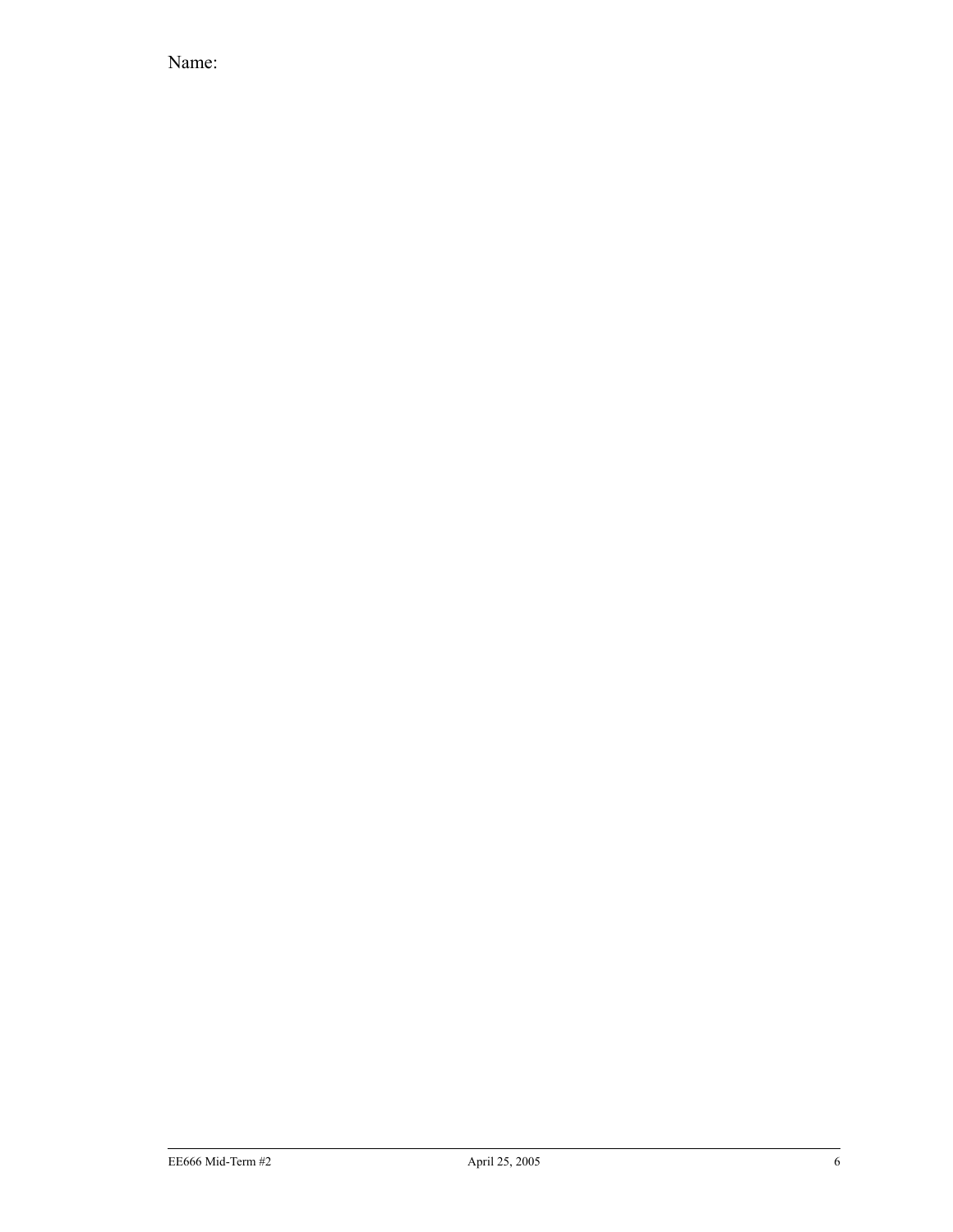# *Allocation, Mapping, Transfer and Access Control (20 points)*

1. Compare and contrast data mapping, storage allocation, and transfer in each of CC-NUMA, Simple COMA, and page-based software DSM. Describe one advantage and one disadvantage of each system with regards to mapping, allocation, and transfer (10 points)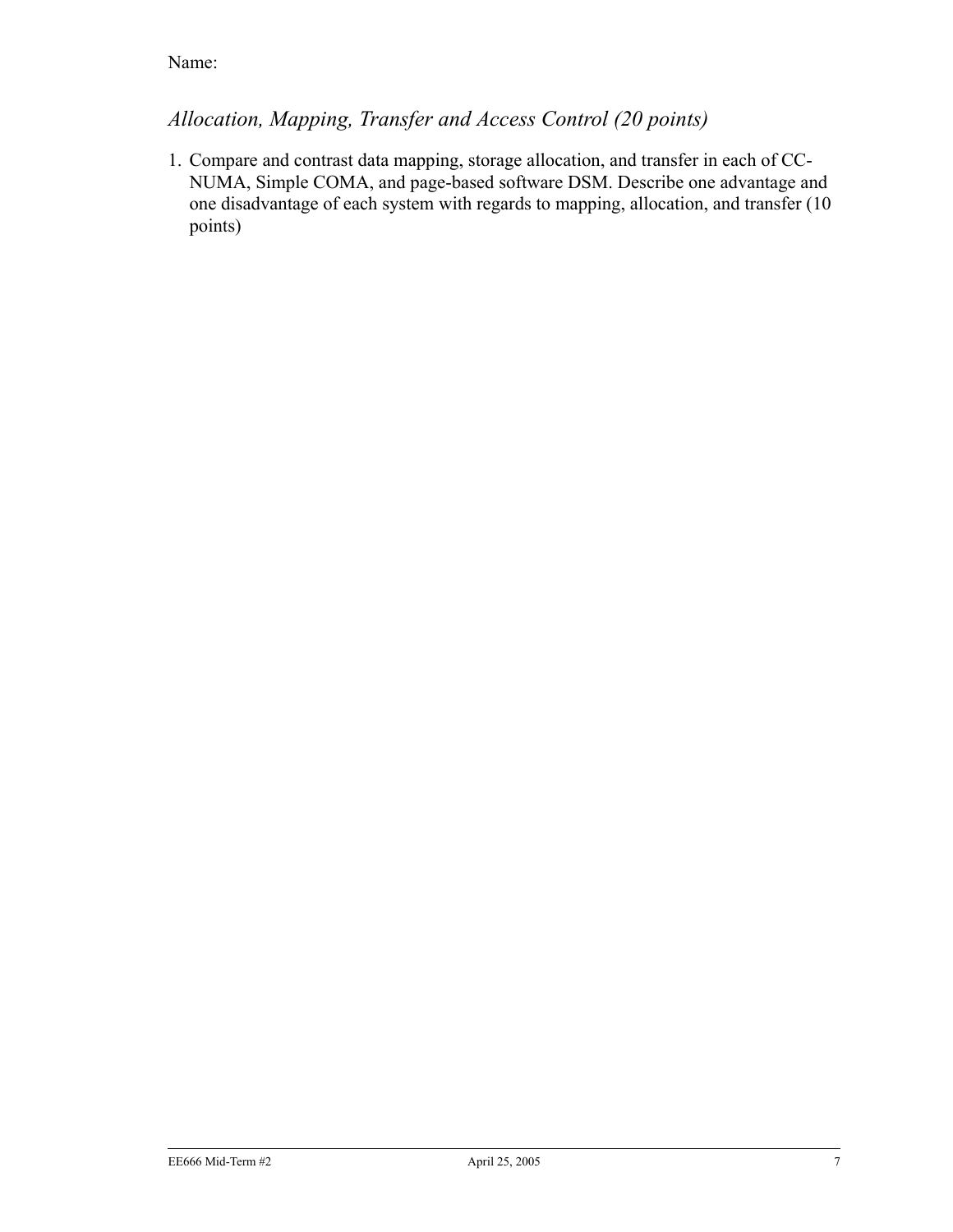2. Compare and contrast access control mechanisms in each of CC-NUMA, Simple COMA, and page-based software DSM. Describe what the minimum hardware requirements are for implementing access control in each system (10 points)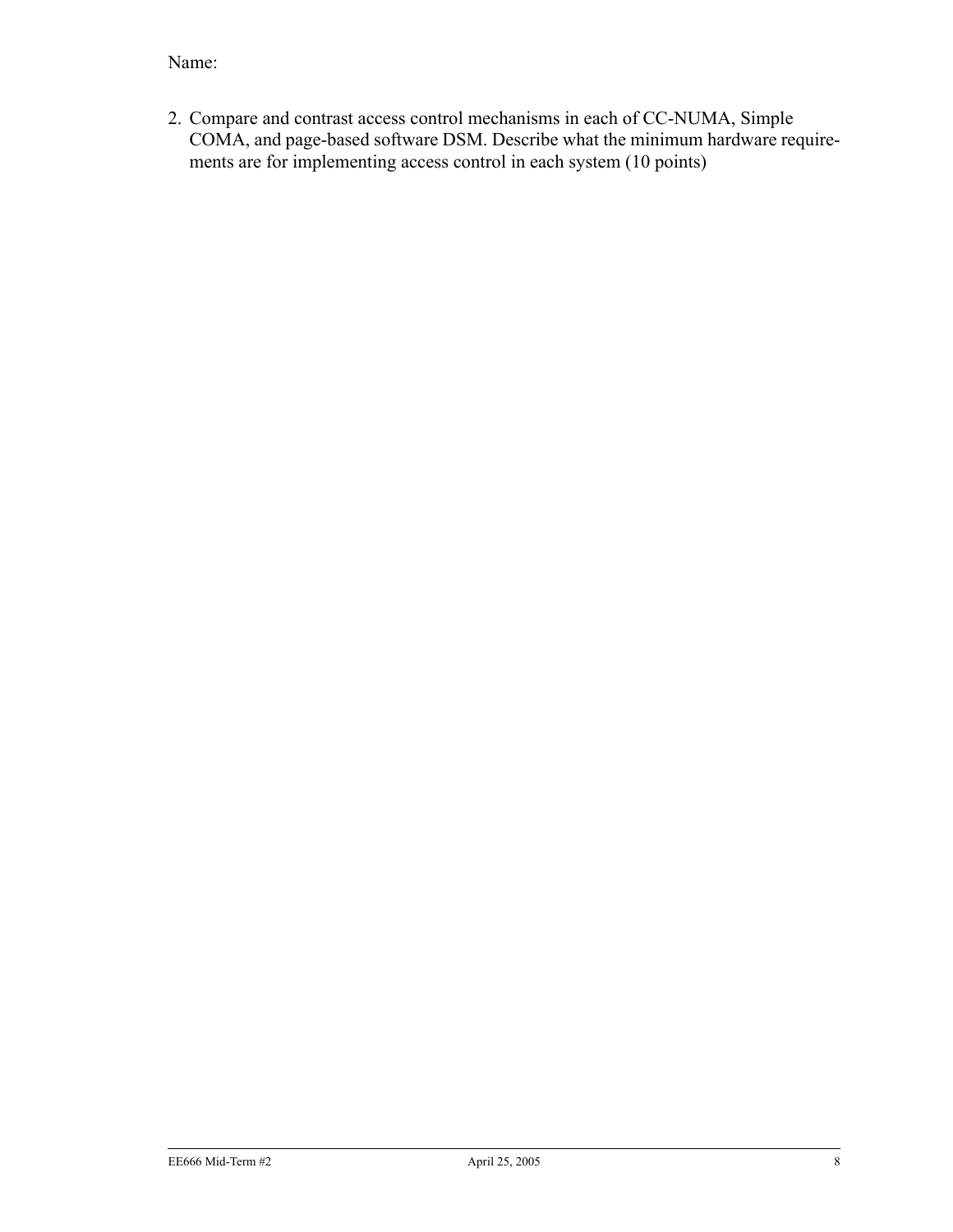# *Directory-Based Systems (15 points)*

1. What are full-map directories? What are limited-pointer directories? Name two types of limited-pointer directories and describe how they implement coherence.